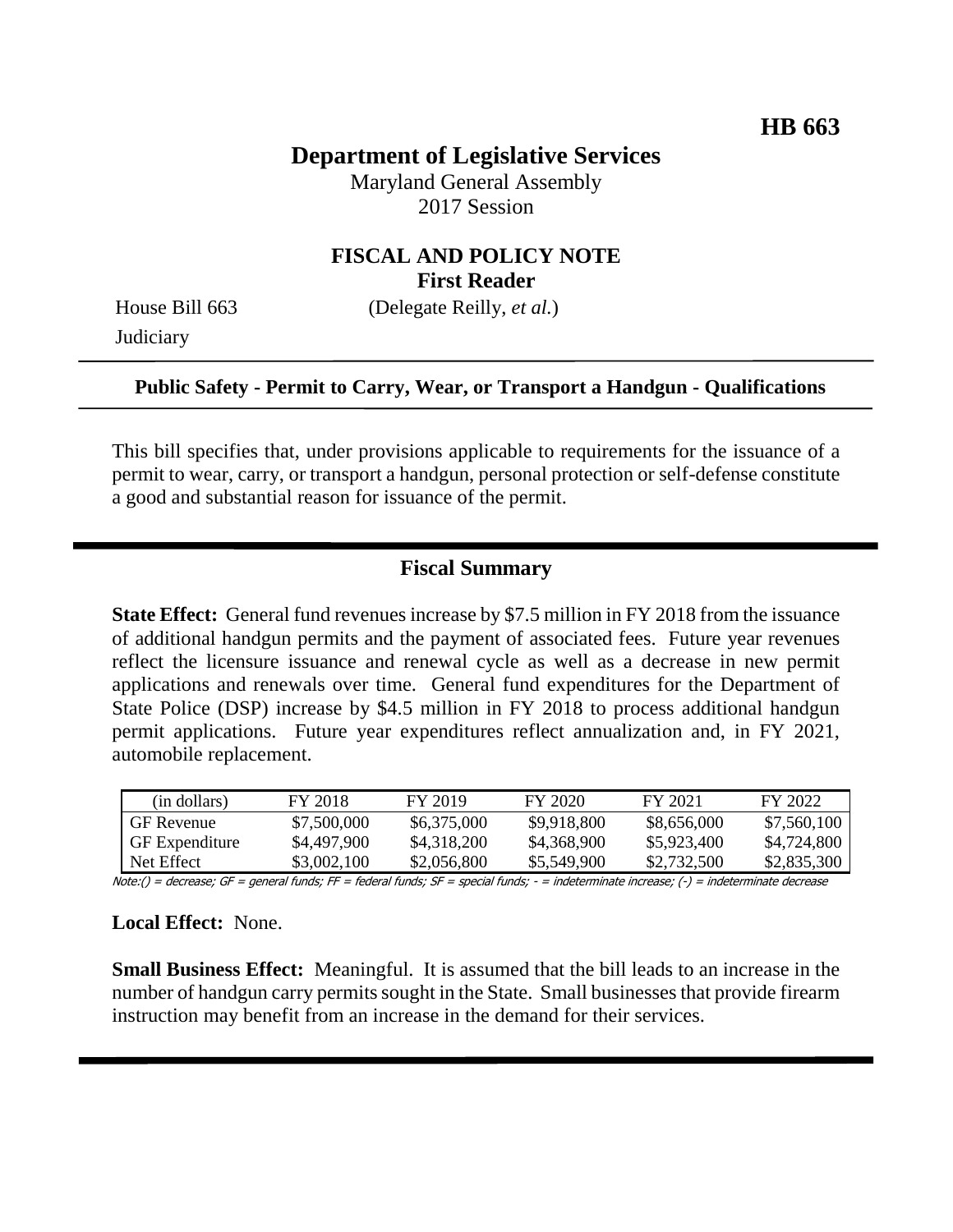### **Analysis**

**Current Law:** Generally, with certain exceptions, to be issued a permit to carry, wear, or transport a handgun by the Secretary of State Police, an applicant (1) must be 18 or older; (2) must not have been convicted of a felony or misdemeanor for which a sentence of imprisonment for more than one year has been imposed or, if convicted, must have been pardoned or been granted relief under federal law; (3) must not have been convicted of a controlled dangerous substance violation and must not presently be an addict, a habitual user of a controlled dangerous substance, or an alcoholic; (4) must not exhibit a propensity for violence or instability which may reasonably render possession of a handgun a danger to the applicant or another; (5) must have successfully completed, prior to application and each renewal, a specified firearms training course approved by the Secretary; (6) if younger than 30, must not have been committed to a facility for juveniles for longer than one year or adjudicated delinquent for a crime of violence, a felony, or a misdemeanor that carries a statutory penalty of more than two years; and (7) must have a good and substantial reason to wear, carry, or transport a handgun. "Good and substantial reason" includes a finding that the permit is necessary as a reasonable precaution against apprehended danger. The Secretary may limit the geographic area; circumstances; or times of day, week, month, or year in which a permit is effective.

A handgun permit application costs \$75; two years after the initial permit and every three years thereafter, a \$50 renewal fee is due. In addition, the applicant must pay for fingerprint-based federal and State criminal history background checks for initial applications and renewals. A permit expires on the last day of the holder's birth month following two years after the date the permit is issued. A permit may be renewed for successive periods of three years each if, at the time of an application for renewal, the applicant possesses the qualifications for the issuance of a permit and pays the renewal fee.

A handgun permit applicant must successfully complete, prior to the application and each renewal, a firearms training course approved by the Secretary that includes (1) for an initial application, a minimum of 16 hours of instruction by a qualified handgun instructor, or 8 hours of instruction for a renewal application; (2) classroom instruction on State firearm law, home firearm safety, and handgun mechanisms and operation; and (3) a firearms qualification component that demonstrates the applicant's proficiency and use of the firearm.

An applicant for a permit is not required to complete a certified firearms training course if the applicant:

 is a law enforcement officer or a person who is retired in good standing from service with a law enforcement agency of the United States, the State, or any local law enforcement agency in the State;

HB 663/ Page 2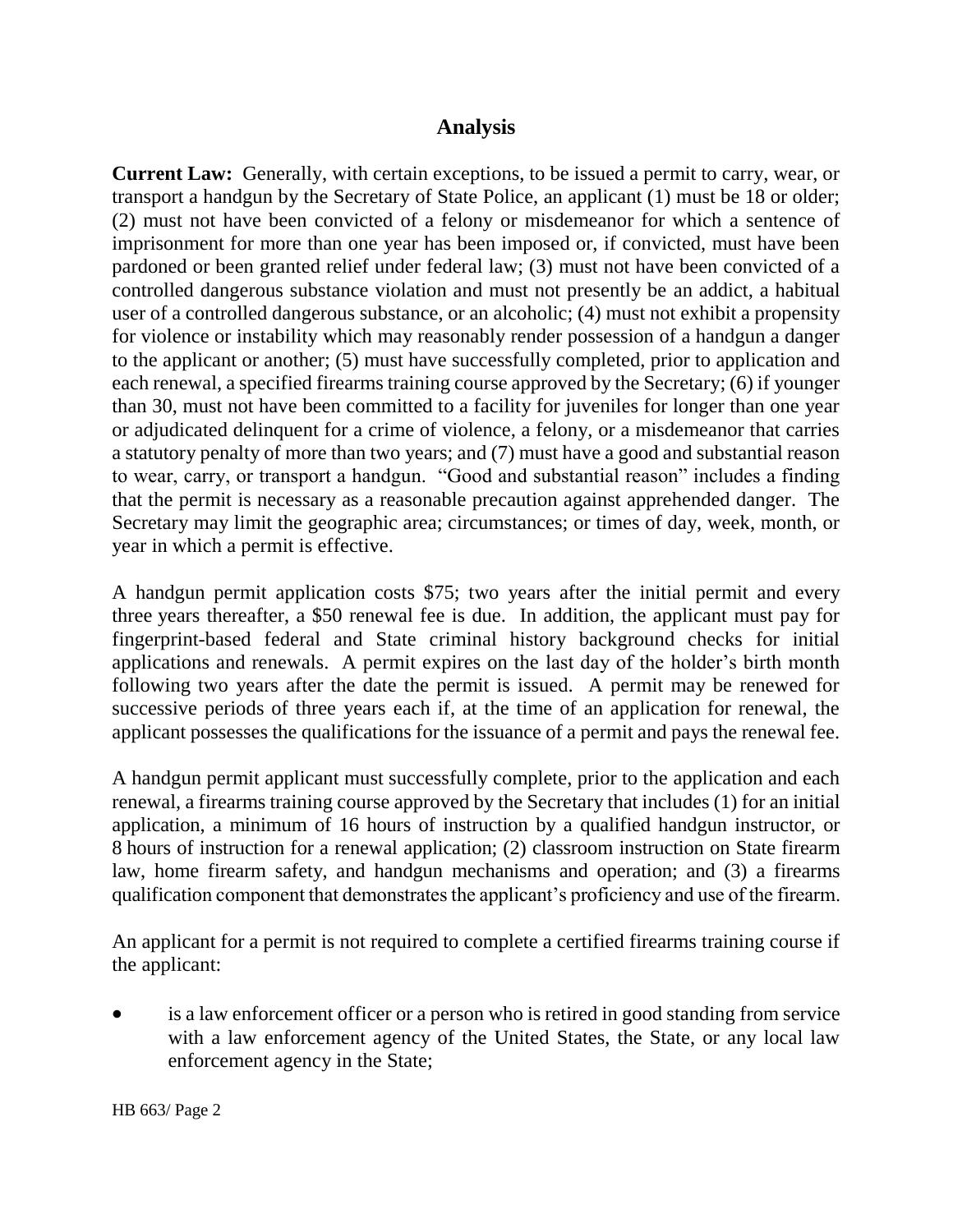- is a member, retired member, or honorably discharged member of the U.S. Armed Forces or the National Guard;
- is a qualified handgun instructor; or
- has completed a firearms training course approved by the Secretary.

**Background:** In 2016, DSP received 3,965 new applications for a handgun permit and 4,210 handgun permit renewal applications. There are currently approximately 17,800 active handgun permits in the State. It generally takes less than two days to receive the results of a national criminal history records check from the Federal Bureau of Investigation and approximately 90 days to process, investigate, and issue a permit. DSP has denied an average of less than 10% of nonpolice-related applications annually on the basis of a finding that the person did not have a "good and substantial reason" for the permit.

**State Revenues:** The Department of Legislative Services (DLS) estimates that this bill increases new handgun permit applications by about 100,000 in fiscal 2018. This is due in part to the surge in sales during recent years, and assumes a similar experience to that which was experienced in Wisconsin in 2012 when nearly 99,000 additional carry permit applications were received after its law was changed.

Assuming an increase of about 100,000 permit applications in fiscal 2018, general fund revenues from handgun permit fees increase by an estimated \$7.5 million in fiscal 2018. By fiscal 2022, the increase in general fund revenues for initial applications and renewals decreases to \$7.6 million; this estimate assumes that, over time, initial handgun permit applications decline by 15% per year, and that the total number of permits renewed decreases by 10% annually. **Exhibit 1** shows the estimated increase in general fund revenues from additional handgun permit fees through fiscal 2022.

### **Exhibit 1 Estimated Handgun Permit Fee Revenue under the Bill**

|                      | <b>FY 2018</b> | <b>FY 2019</b>           | <b>FY 2020</b> | <b>FY 2021</b> | <b>FY 2022</b> |
|----------------------|----------------|--------------------------|----------------|----------------|----------------|
| New Apps.            | 100,000        | 85,000                   | 72,250         | 61,413         | 52,201         |
| Fee Revenue          | \$7,500,000    | \$6,375,000              | \$5,418,750    | \$4,605,975    | \$3,915,075    |
| Renewals             |                |                          | 90,000         | 81,000         | 72,900         |
| Fee Revenue          |                | $\overline{\phantom{a}}$ | 4,500,000      | 4,050,000      | 3,645,000      |
| <b>Total Revenue</b> | \$7,500,000    | \$6,375,000              | \$9,918,750    | \$8,655,975    | \$7,560,075    |

Source: Department of Legislative Services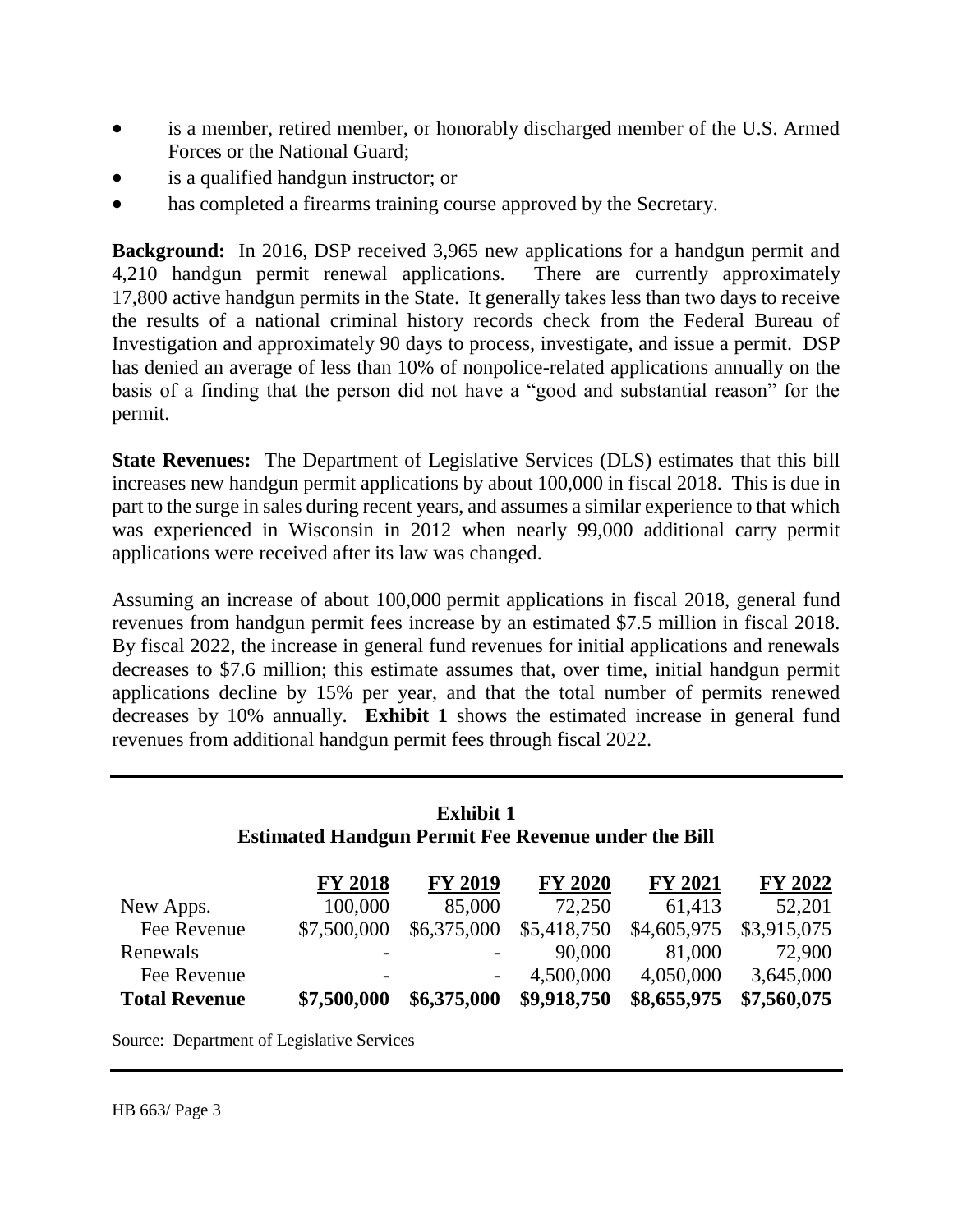**State Expenditures:** General fund expenditures for DSP increase by an estimated \$4,497,940 in fiscal 2018, which reflects the bill's October 1, 2017 effective date. This estimate reflects the cost to hire 10 full-time troopers, 18 office services clerks, and 44 contractual background check investigators to process and issue the additional handgun permit applications, review and issue renewal permits, and prepare information relating to hearings. The estimate includes salaries and fringe benefits, one-time start-up costs, and ongoing operating expenses.

| Positions (Regular)                             | 28          |
|-------------------------------------------------|-------------|
| Positions (Contractual)                         | 44          |
| Salaries and Fringe Benefits (Regular)          | \$1,683,675 |
| Salaries and Fringe Benefits (Contractual)      | 1,370,998   |
| Motor Vehicle Purchases and Operations          | 689,262     |
| <b>Additional Police and Civilian Equipment</b> | 656,940     |
| <b>Other Operating Expenses</b>                 | 97,065      |
| <b>Total FY 2018 DSP Expenditures</b>           | \$4,497,940 |

Future year expenditures reflect full salaries with annual increases and employee turnover and ongoing operating expenses. In fiscal 2021, it also reflects automobile replacement costs.

This estimate does not include any health insurance costs that could be incurred for specified contractual employees under the State's implementation of the federal Patient Protection and Affordable Care Act.

Although DSP also projects considerable trooper and civilian overtime costs in fiscal 2018 (\$10.7 million), as well as the need for 2 additional regular positions and 59 additional contractual positions, DLS believes that such needs are unclear going forward due to the new resources for automation and additional personnel for the Licensing Division provided in the State budget since fiscal 2014 and included in this analysis. Should overtime or additional personnel costs emerge, it could be handled through the annual budget process.

**Additional Comments:** In *Woollard v. Gallagher* (No. 12-1437), the U.S. Court of Appeals for the Fourth Circuit considered the constitutionality of Maryland's "good and substantial reason" handgun permit requirement. On March 21, 2013, the Fourth Circuit reversed the District Court opinion, and Maryland's "good and substantial" requirement was upheld as constitutional.